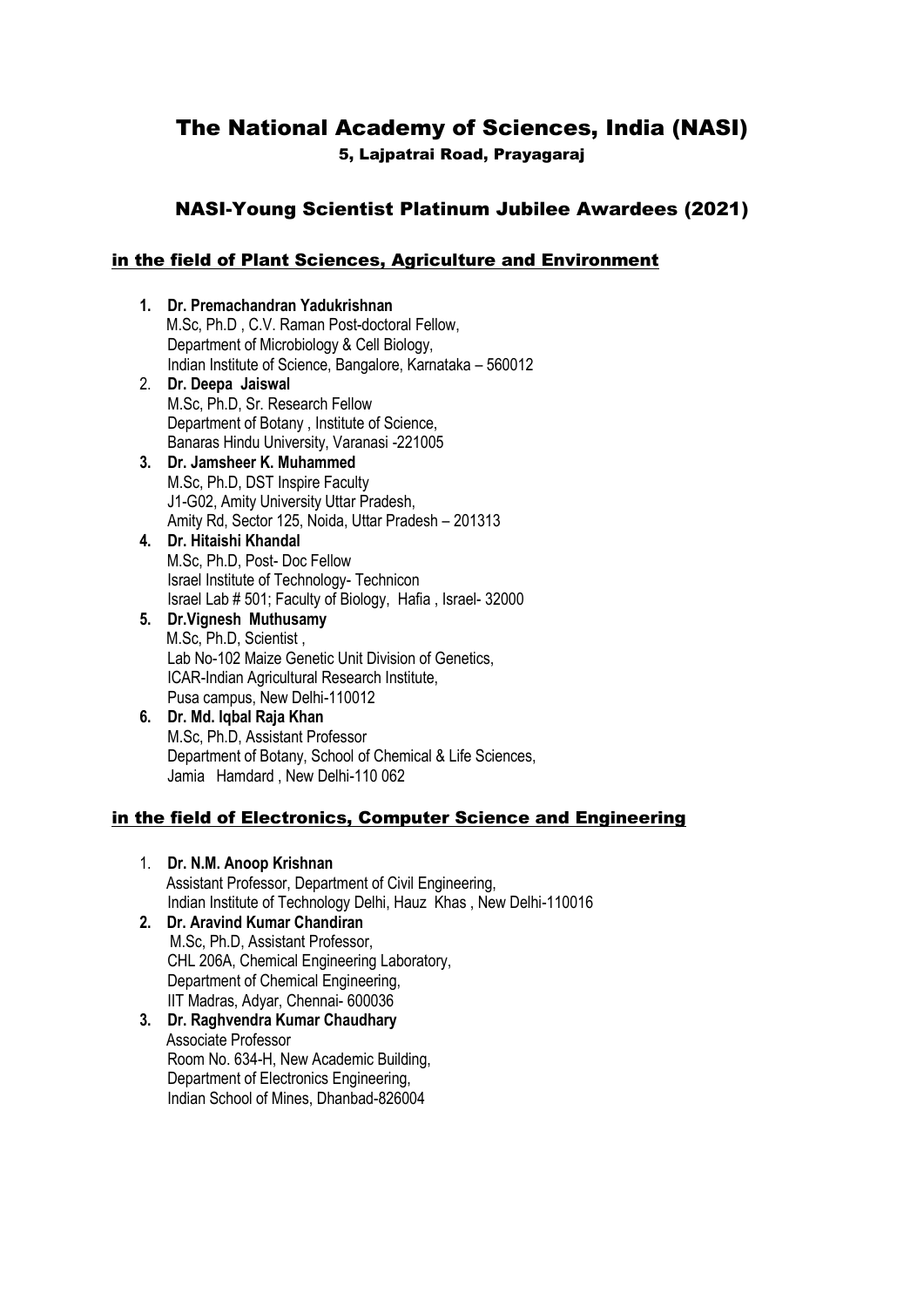## **4. Dr. Jayen A. Moses**

M.Tech, Ph.D., Assistant Professor & In-charge Indian Institute of Food Processing Technology Ministry of Food Processing Industries, Govt. of India, Thanjavur- 613 005

#### **5. Dr. Pooja Devi** M.Tech, Ph.D, Principal Scientist & Associate Professor, Central Scientific Instruments Organization

### Sector-30C, Chandigarh– 160 030 **6. Dr. Surendra Kumar Makineni** B.Tech, Ph.D., Assistant Professor Room No-E-407, Department of Material Engg., Indian Institute of Science, Bangalore, Bangalore- 560 012

7. **Dr. Vidya Kochat** Assistant Professor, Material Science Centre, Indian Institute of Technology, Kharagpur West Bengal – 721302

## in the field of Chemical Sciences

**1. Dr. Abhishake Mondal** M.Sc, Ph.D, Assistant Professor, Room No-3, Solid State and Structural Chemistry Unit, Indian Institute of Science, Sir C.V. Raman Road , Bengaluru-560012 **2. Dr. Aruna Kumar Mora** M.Sc, Ph.D, Scientific Officer - E, BARC Radiation & Photochemistry Division , Chemistry Group, BARC Trombay, Mumbai-400085 **3. Dr. Ritu Gupta** M.Sc, Ph.D, Assistant Professor, Department of Chemistry, Indian Institute of Technology Jodhpur, Rajasthan – 342037 **4. Dr. Achintya Kumar Dutta** M.Sc, Ph.D, Assistant Professor, Department of Chemistry, IIT Bombay, Powai, Mumbai-400076 **5. Dr. Sandhya Shenoy U.** M.Sc, Ph.D, DST Inspire Faculty Department of Chemistry, College of Engineering and Technology, Srinivas University Mukka, Mangalore -574146

# in the field of Earth Sciences, Mathematics and Physics

**1. Dr. Priyadarshi Chinmoy Kumar** M.Sc, Ph.D., Scientist -B, 4 th Block Geophysics Building, Wadia Institute of Himalayan Geology, 33 GMS Road, Dehradun, Uttarakhand- 248001 **2. Dr. Riddhipratim Basu** M.Stat., Ph.D., Reader - F, International Centre for Theoretical Sciences, Tata Institute of Fundamental Research , Survey 151, Shivakote, Hesaraghatta Hobli Bengaluru – 560089